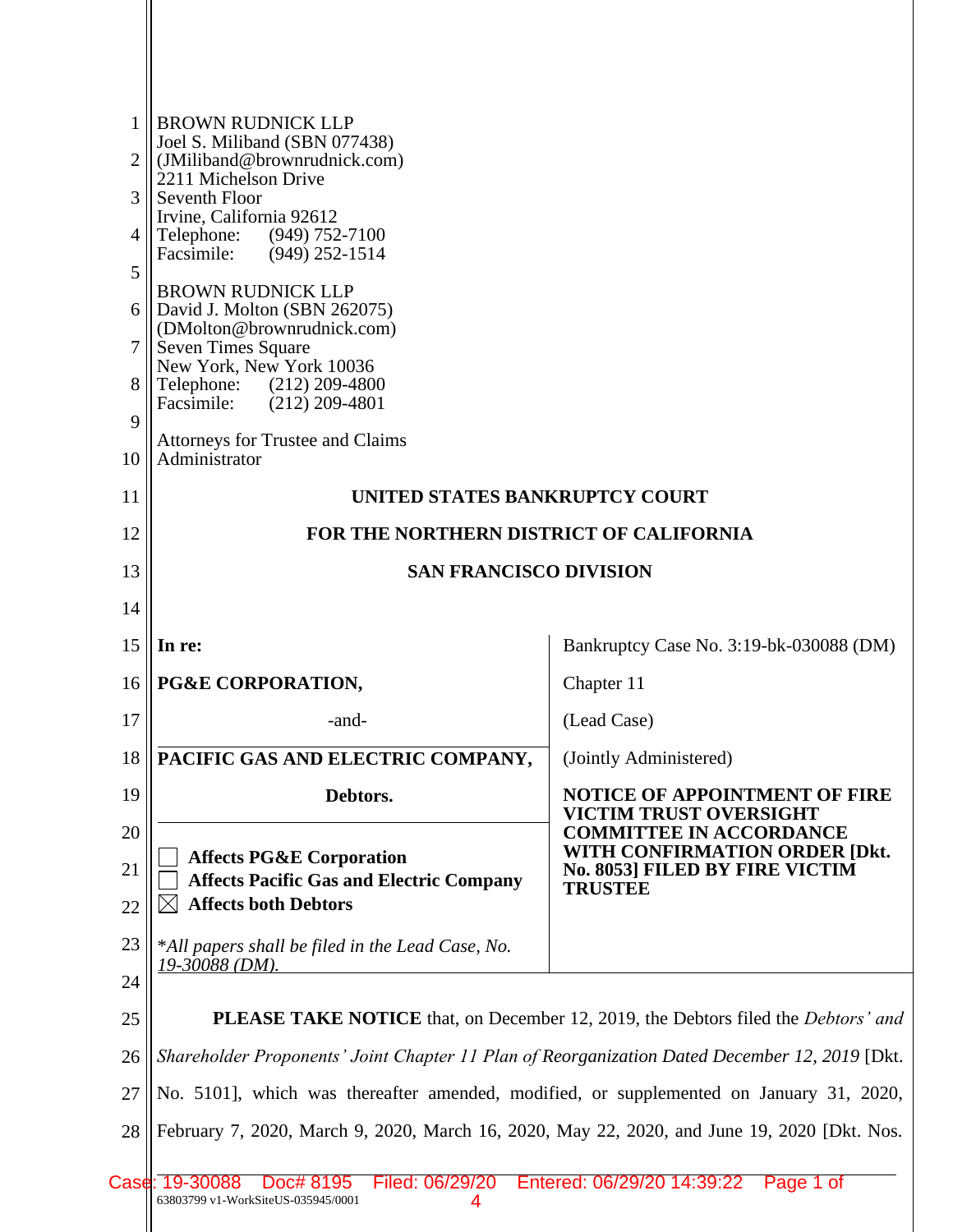1 2 5590, 5700, 6217, 6320, 7521, and 8048 respectively] (and as may be further amended, modified, or supplemented and together with all exhibits and schedules thereto, the "**Plan**").

3 4 5 6 **PLEASE TAKE FURTHER NOTICE** that on June 20, 2020 the United States Bankruptcy Court for the Northern District of California entered its *Order Confirming Debtors' and Shareholder Proponents' Joint Chapter 11 Plan of Reorganization Dated June 19, 2020* [Dkt. No. 8053] (the "**Confirmation Order**").

7 8 9 10 **PLEASE TAKE FURTHER NOTICE** that Section 6.8(e) of the Plan provides that the Fire Victim Trust Oversight Committee shall consist of members selected and appointed by the Consenting Fire Claimant Professionals (as defined in the Plan) and the Tort Claimants Committee (as defined in the Plan). *See* Plan at § 6.8(e).

11 12 13 14 15 16 **PLEASE TAKE FURTHER NOTICE** that Paragraph 18(f) of the Confirmation Order provides that "[t]he Fire Victim Trust Oversight Committee shall be appointed on or before the Effective Date and will be announced in a filing by the Fire Victim Trust with the Court and by a post on the Fire Victim Trust's website. The Fire Victim Trust Oversight Committee shall consist of members selected and appointed by the Consenting Fire Claimant Professionals and the Tort Claimants Committee." Confirmation Order at ¶ 18(f).

17 18 19 20 **PLEASE TAKE FURTHER NOTICE** that, in accordance with the Plan and Confirmation Order, the members of the Fire Victim Trust Oversight Committee, as selected and appointed by the Tort Claimants Committee and Consenting Fire Claimant Professionals, are set forth on Exhibit 1 attached hereto.

21 22 23 24 25 26 27 **PLEASE TAKE FURTHER NOTICE** that, in accordance with the Confirmation Order and the terms of the PG&E Fire Victim Trust Agreement (as contained in the *Ninth Supplement to Plan Supplement in Connection with Debtors' and Shareholder Proponents' Joint Chapter 11 Plan of Reorganization* [Docket No. 8057] as Exhibit A, the "**Trust Agreement**"), the Fire Victim Trust's website (available at www.firevictimtrust.com) will be opened on June 29, 2020, at which time a copy of this Notice shall be posted thereon. Confirmation Order at ¶ 18(f). *See* Trust Agreement at § 6.1.

28 / / /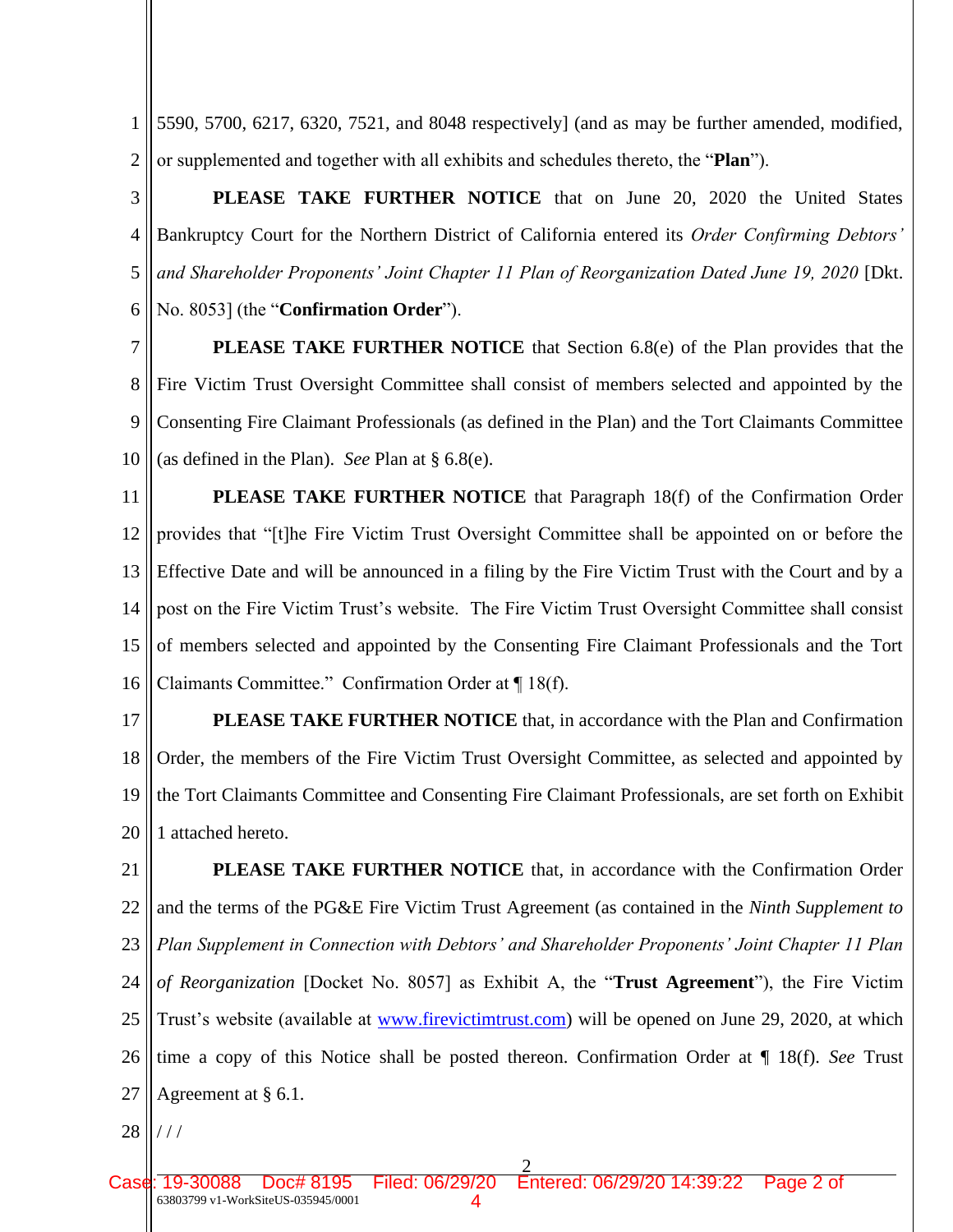1 2 3 4 **PLEASE TAKE FURTHER NOTICE** that, in accordance with the terms of the Trust Agreement, the Fire Victim Trust's website will be updated regularly to provide all fire victim claimants with timely information regarding matters related to the Fire Victim Trust. *See* Trust Agreement at  $\S § 2.1(e)$ (xxviii), 2.2(g).

| 5    |                                                             |                      |                                                                                         |
|------|-------------------------------------------------------------|----------------------|-----------------------------------------------------------------------------------------|
| 6    | DATED: June 29, 2020                                        |                      |                                                                                         |
| 7    |                                                             |                      | <b>BROWN RUDNICK LLP</b>                                                                |
| 8    |                                                             |                      |                                                                                         |
| 9    |                                                             |                      |                                                                                         |
| 10   |                                                             |                      | Joel S. Miliband (SBN 077438)<br>(JMiliband@brownrudnick.com)                           |
| 11   |                                                             |                      | 2211 Michelson Drive<br>Seventh Floor                                                   |
| 12   |                                                             |                      | Irvine, California 92612<br>Telephone:<br>$(949)$ 752-7100                              |
| 13   |                                                             |                      | $(949)$ 252-1514<br>Facsimile:                                                          |
| 14   |                                                             |                      | and                                                                                     |
| 15   |                                                             |                      | <b>BROWN RUDNICK LLP</b><br>David J. Molton (SBN 262075)                                |
| 16   |                                                             |                      | (DMolton@brownrudnick.com)<br>Seven Times Square                                        |
| 17   |                                                             |                      | New York, New York 10036<br>Telephone: (212) 209-4800<br>Facsimile:<br>$(212)$ 209-4801 |
| 18   |                                                             |                      |                                                                                         |
| 19   |                                                             |                      | <b>Attorneys for Trustee and Claims</b><br>Administrator                                |
| 20   |                                                             |                      |                                                                                         |
| 21   |                                                             |                      |                                                                                         |
| 22   |                                                             |                      |                                                                                         |
| 23   |                                                             |                      |                                                                                         |
| 24   |                                                             |                      |                                                                                         |
| 25   |                                                             |                      |                                                                                         |
| 26   |                                                             |                      |                                                                                         |
| 27   |                                                             |                      |                                                                                         |
| 28   |                                                             |                      |                                                                                         |
| Case | Doc# 8195<br>19-30088<br>63803799 v1-WorkSiteUS-035945/0001 | Filed: 06/29/20<br>4 | Entered: 06/29/20 14:39:22<br>Page 3 of                                                 |
|      |                                                             |                      |                                                                                         |